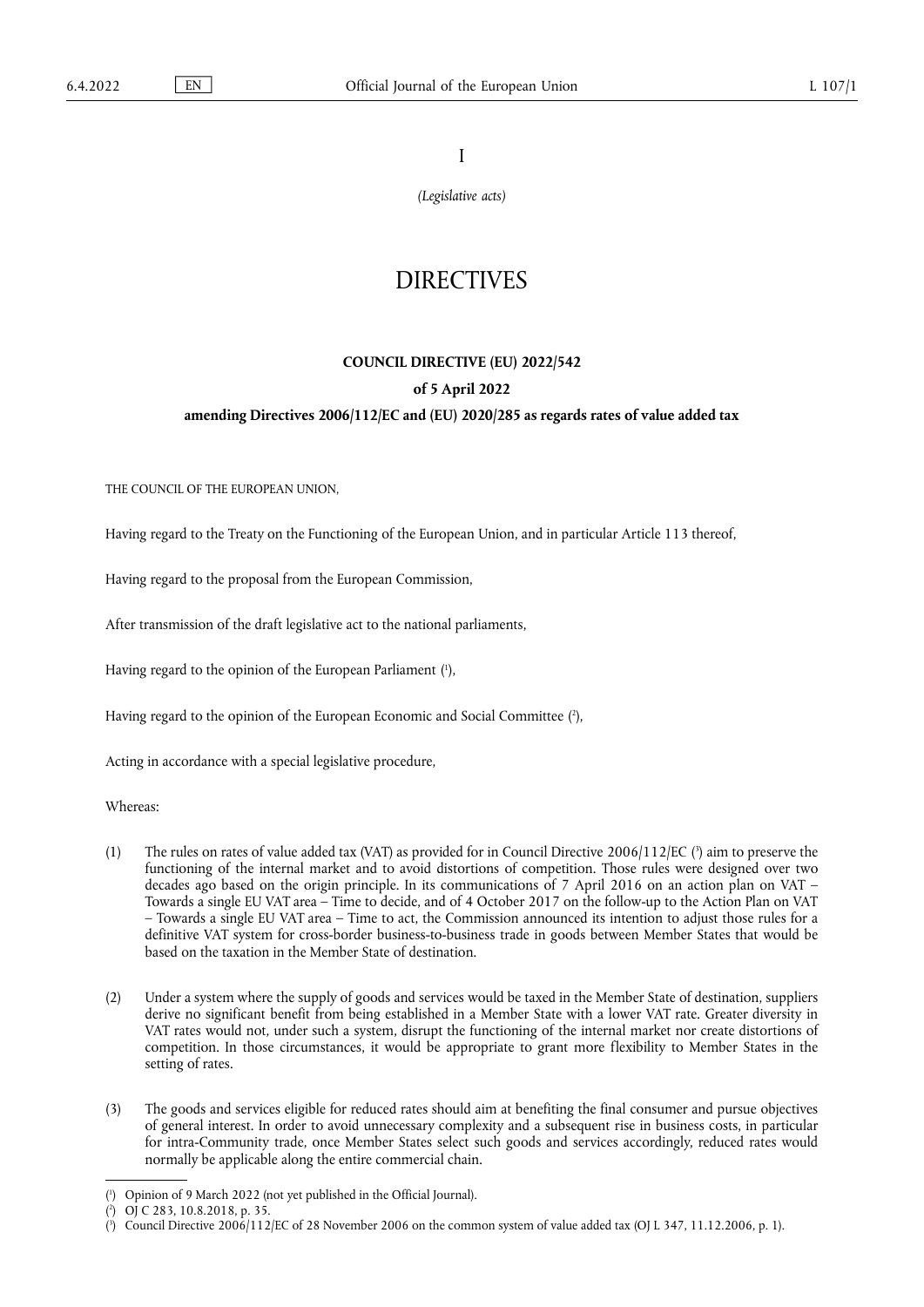- <span id="page-1-1"></span>(4) The legal framework allowing the application of reduced rates should be overall coherent with other Union policies such as Regulation (EU) 2021/522 of the European Parliament and of the Council [\(](#page-1-0) 4 ) and the communication from the Commission of 11 December 2019 on the European Green Deal. In order to enable Member States to apply reduced rates with a view to the strengthening of the resilience of their health systems, it is appropriate to extend the scope of goods and services considered to be essential to support the provision of health care and to compensate and overcome disabilities. Furthermore, Member States should be given the possibility to contribute to a climate-neutral and green economy by means of applying reduced rates on environmentally friendly supplies while, at the same time, preparing the phasing out of the existing preferential treatment of environmentally harmful supplies.
- (5) All Member States are to be treated equally and should therefore be given the same possibilities to apply reduced rates, which should however remain an exception to the standard rate. Such equal treatment can be achieved by enabling all Member States to apply to the eligible goods and services, within defined limits, a maximum of two reduced rates of a minimum of 5 %, a reduced rate lower than the minimum of 5 % and an exemption with the right to deduct input VAT.
- (6) Taking into account the need to avoid the proliferation of reduced rates for budgetary reasons and the principle of equal treatment, Member States should be allowed to apply reduced rates not lower than the minimum of 5 % to supplies of goods or services covered in a maximum of 24 points in Annex III to Directive 2006/112/EC. For the same reasons, Member States should be free to apply a reduced rate lower than the minimum of 5 % and an exemption with the right to deduct input VAT, but only to supplies of goods or services covered in a maximum of seven points in Annex III to Directive 2006/112/EC that they have chosen among the supplies of goods and services considered to cover basic needs, namely those related to the supply of foodstuffs, water, medicines, pharmaceutical products, health and hygiene products, transport of persons and certain cultural items (books, newspapers and periodicals), or among other supplies of goods and services listed in Annex III to Directive 2006/112/EC to which other Member States apply reduced rates lower than the minimum of 5 % or exemptions with the right to deduct input VAT, as long as they respect the applicable deadlines. It is appropriate to grant the Member States already applying such reduced rates or exemptions the time necessary to adapt to those limits.
- (7) It is appropriate to include solar panels among those seven points in line with Union environmental commitments on decarbonisation and with the European Green Deal, as well as to offer Member States the possibility to promote the use of renewable energy sources also by means of reduced VAT rates. In order to support the transition towards the use of renewable energy sources and to foster the Union's self-sufficiency with regard to energy, it is necessary to allow Member States to improve final consumers' access to green energy sources.
- (8) The exercise of any of those options by a Member State should be construed as constituting a measure embedded in the logic of the system of VAT rates, and adopted for clearly defined social reasons for the benefit of the final consumer or in the general interest.
- (9) Along with general rules on VAT rates, there are a number of existing derogations that allow certain Member States to apply lower rates. Those lower rates are justified by specific geographical features or by social reasons that are for the benefit of the final consumer or are in the general interest. Such lower rates could be relevant for other Member States. In line with the principle of equal treatment, it is therefore appropriate to provide for an option, open to all Member States, to apply lower rates to the same goods and services as those to which lower rates are applicable in other Member States and under the same conditions. In order to comply with the ceiling of seven points, Member States that were applying such lower rates to supplies of goods or services covered in more than seven points in Annex III to Directive 2006/112/EC on 1 January 2021 should limit the application of reduced rates which are lower than the minimum of 5 % and the granting of exemptions with the right to deduct input VAT to supplies of goods or services covered in seven points in Annex III to Directive 2006/112/EC by 1 January 2032 or by the time of adoption of the definitive arrangements, whichever is the earlier. Those amendments do not affect the arrangements for derogations concerning the application of the exemptions without the right to deduct input VAT set out in Annex X to Directive 2006/112/EC.

<span id="page-1-0"></span>[<sup>\(</sup>](#page-1-1) 4 ) Regulation (EU) 2021/522 of the European Parliament and of the Council of 24 March 2021 establishing a Programme for the Union's action in the field of health ('EU4Health Programme') for the period 2021–2027, and repealing Regulation (EU) No 282/2014 (OJ L 107, 26.3.2021, p. 1).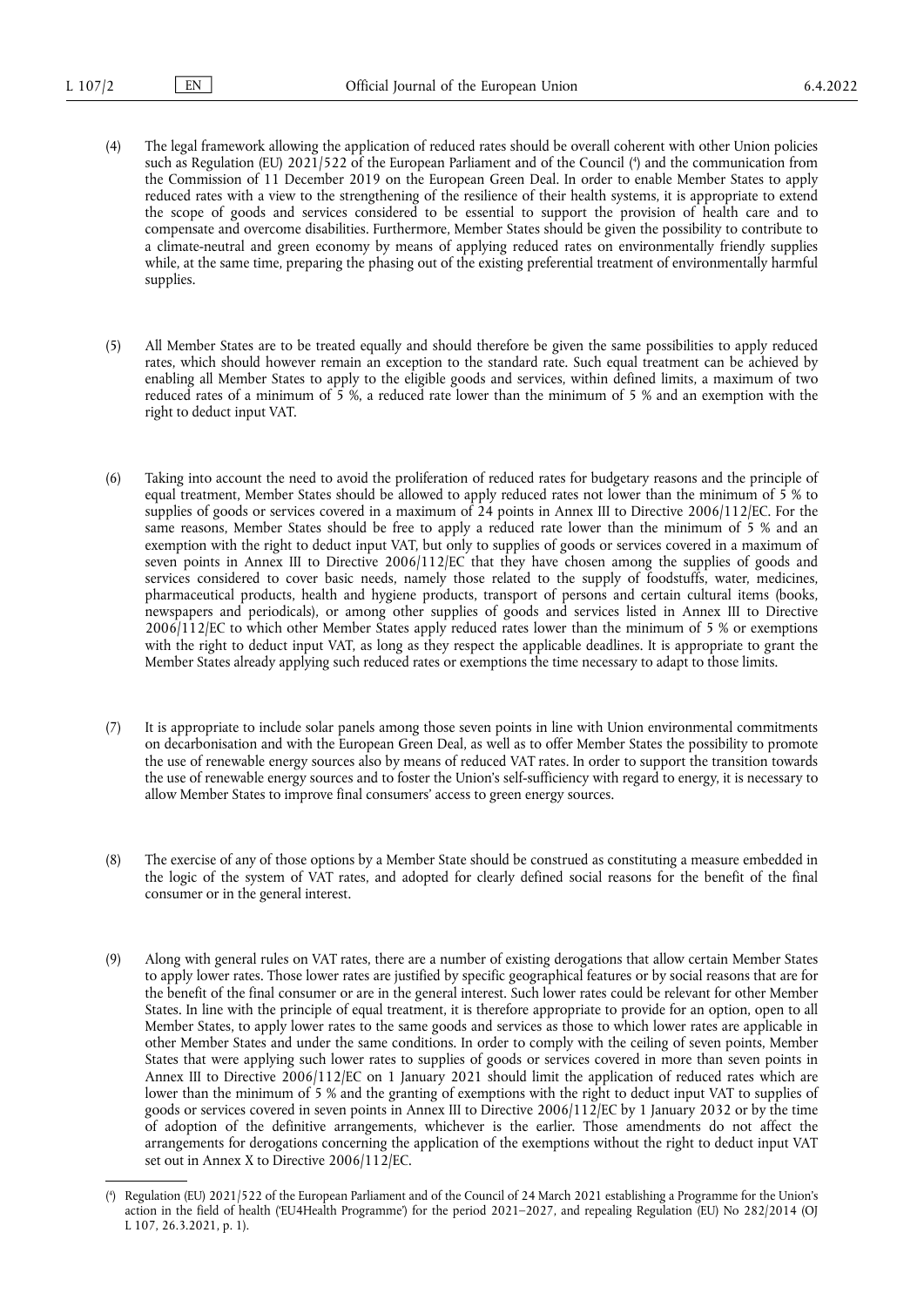- (10) Furthermore, a number of other derogations currently allow certain Member States to apply reduced rates not lower than 12 % to goods and services not listed in Annex III to Directive 2006/112/EC. Given the proximity in terms of the level of those reduced rates to the standard rate and in line with the principle of equal treatment, it is appropriate to provide for an option, open to all Member States, to apply reduced rates not lower than 12 % to the same goods and services as those to which reduced rates not lower than 12 % are applied in other Member States and under the same conditions.
- (11) Other Member States should be able to apply reduced rates not lower than 12 % on supplies of goods and services not listed in Annex III to Directive 2006/112/EC, and reduced rates lower than 5 % and exemptions with the right to deduct input VAT on supplies of goods and services covered in any points of Annex III to Directive 2006/112/EC other than points (1) to  $\overline{(6)}$  and  $\overline{(10c)}$ , as long as they respect the structure of VAT rates provided for in this Directive and the corresponding conditions applied by the Member States with reduced rates or exemptions with the right to deduct input VAT in place on 1 January 2021. Those other Member States should include Member States that currently apply reduced rates and exemptions with the right to deduct input VAT and would like to apply reduced rates not lower than 12 % on supplies of goods and services not listed in Annex III to Directive 2006/112/EC, reduced rates lower than 5 % or exemptions with the right to deduct input VAT on other supplies of goods and services than the ones they currently apply.
- (12) Member States that were applying reduced rates or were granting exemptions with the right to deduct input VAT based on derogations on 1 January 2021 should communicate to the VAT Committee the main provisions and conditions of derogations in their national law applied on 1 January 2021 and to which access will be opened to other Member States. In order to ensure legal certainty and enable equal access to those derogations for all Member States, and based on the information provided by the Member States concerned until the set deadline, a full list of the goods and services to which such reduced rates or exemptions are applied is to be prepared and distributed to all Member States by the Commission immediately after receiving that information. Compliance by the Member States with the deadline for communicating such information is essential to ensure that all Member States have equal access to derogations.
- (13) On the basis of the information distributed by the Commission, Member States should be able to apply reduced rates and exemptions with the right to deduct input VAT on the supplies of goods and services on which other Member States apply such rates and exemptions, provided that reduced rates and exemptions are applied under the same conditions as applicable in Member States already applying those rates and exemptions. For the exercise of those options, Member States should adopt detailed rules and communicate the text of adopted provisions to the VAT Committee. Based on that communication, the Commission should present to the Council a report with a comprehensive list indicating the goods and services to which Member States apply reduced rates and exemptions with the right to deduct input VAT.
- (14) Considering the need to modernise and update the list of goods and services eligible for reduced rates, Directive 2006/112/EC should be amended to allow the application of reduced rates for specific social policy objectives, to ensure clarity, and to take into account the neutrality principle, namely, by ensuring the same treatment, in terms of VAT rates, for the renting or leasing and the supply of certain goods.
- (15) In order to offer Member States the possibility to support the transition towards the use of environmentally friendly heating systems and in line with Union environmental commitments on decarbonisation, the possibility for Member States to apply a reduced rate on the supply and installation of highly efficient low emissions heating systems which meet the criteria of environmental legislation should furthermore be included in Annex III to Directive 2006/112/EC.
- (16) Digitalisation plays a key role in creating value and in fostering competitiveness. The Digital Economy and Society Index measures and ranks the digital performance of the Member States based on predefined indicators, which show significant discrepancies in digital development. In order to overcome poor coverage of internet access services and with a view to promoting their development, Member States should be able to apply a reduced rate to such services. The application of a reduced rate to internet access services should be tailored to the objectives set out in the national digitalisation policy and, accordingly, limited in scope. In accordance with Regulation (EU) 2015/2120 of the European Parliament and of the Council [\(](#page-2-0) 5 ), internet access services provide for connectivity but do not extend to the content provided through internet.

<span id="page-2-1"></span><span id="page-2-0"></span>[<sup>\(</sup>](#page-2-1) 5 ) Regulation (EU) 2015/2120 of the European Parliament and of the Council of 25 November 2015 laying down measures concerning open internet access and retail charges for regulated intra-EU communications and amending Directive 2002/22/EC and Regulation (EU) No 531/2012 (OJ L 310, 26.11.2015, p. 1).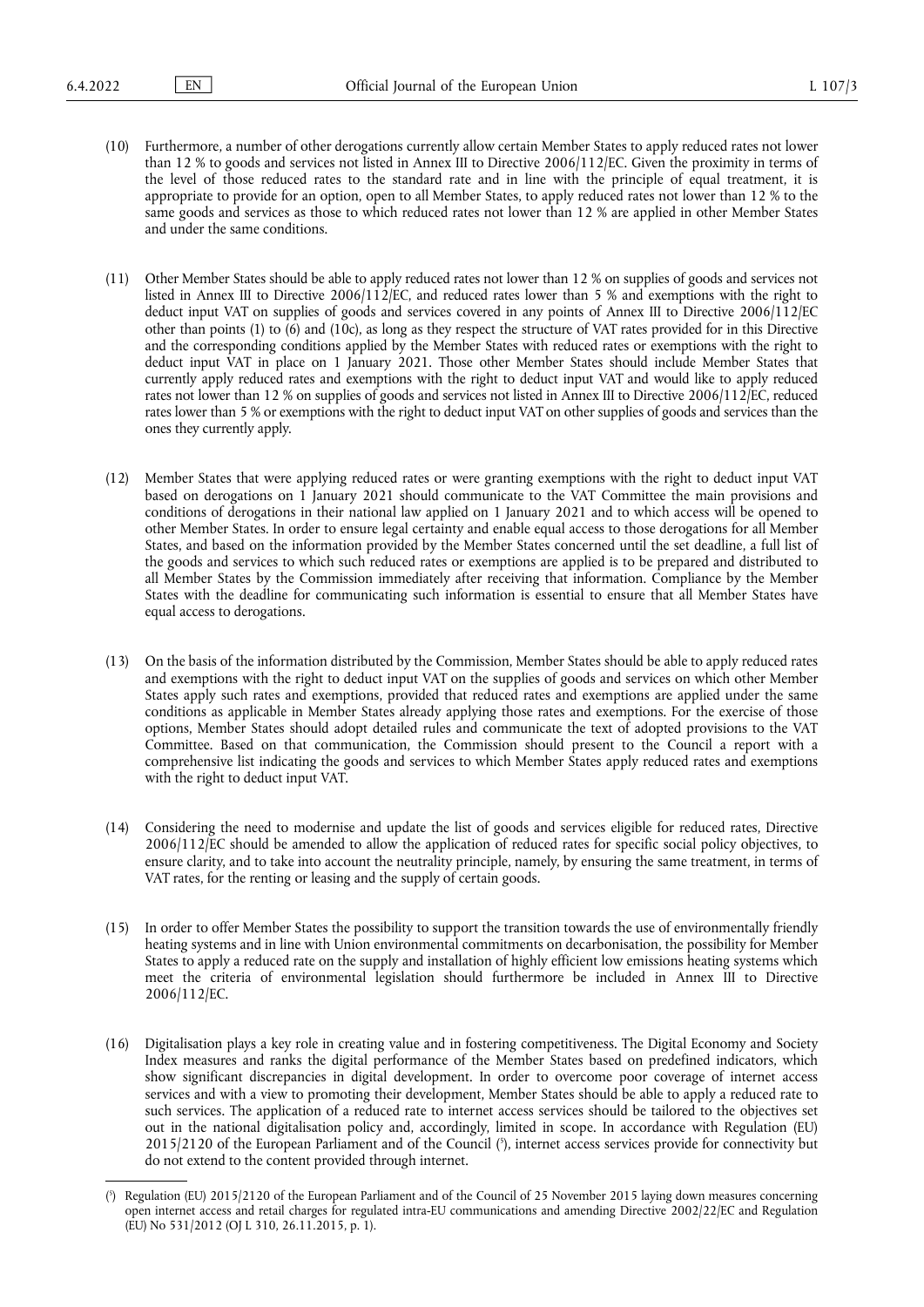- (17) Furthermore, in view of the digital transformation of the economy, it should be possible for Member States to provide for the same treatment of live-streamed activities, including events, as those which, when attended in person, are eligible for reduced rates.
- (18) In order to ensure taxation in the Member State of consumption, it is necessary for all services that can be supplied to a customer by electronic means to be taxable at the place where the customer is established, has his permanent address or usually resides. Therefore, it is necessary to modify the rules governing the place of supply of services relating to such activities.
- (19) In order to provide legal certainty, it is necessary to clarify that in the case of organisations devoted to social wellbeing it is the general activity and objectives of the organisation as a whole, independent from the ultimate beneficiary of the supply of goods or services, that should be considered when assessing the requirements for the application of a reduced rate.
- (20) Furthermore, Directive 2006/112/EC should be amended in order to allow for the application of reduced rates in a limited number of specific situations for social reasons, for the benefit of the final consumer and in pursuit of an objective of general interest. Therefore, the list of goods and services eligible for reduced rates in Annex III to Directive 2006/112/EC should be extended to contain a limited number of such existing derogations.
- (21) The COVID-19 pandemic proved that there is a need to adapt Directive 2006/112/EC to make the legal framework ready to address future crises and, therefore, to enable Member States to respond swiftly to exceptional circumstances like pandemics, humanitarian crises and natural disasters. To that end, Member States which were authorised by the Commission to apply an exemption from VAT on goods imported for the benefit of disaster victims should have the possibility to apply, under the same conditions, an exemption with the right to deduct input VAT in respect of the intra-Community acquisitions and domestic supplies of those goods, and of services related to such goods, to the eligible bodies for them to be able to help victims of such disasters. If the conditions for exemptions are no longer fulfilled, the supply of such goods and services should be subject to VAT.
- (22) Since the main objectives of this Directive, namely the updating of the list of goods and services eligible for reduced rates and the establishment of the grounds for ensuring that Member States have equal access to applying reduced rates cannot be sufficiently achieved by the Member States but can rather, by reason of existing limitations, be better achieved at Union level, the Union may adopt measures, in accordance with the principle of subsidiarity as set out in Article 5 of the Treaty on European Union. In accordance with the principle of proportionality as set out in that Article, this Directive does not go beyond what is necessary in order to achieve those objectives.
- <span id="page-3-2"></span>(23) Directive 2006/112/EC has been amended by Council Directive (EU) 2020/285 ( 6 [\).](#page-3-0) Due to the different structure of VAT rates provided for in this Directive, the references in Directive (EU) 2020/285 should be amended.
- <span id="page-3-3"></span>(24) In accordance with the Joint Political Declaration of 28 September 2011 of Member States and the Commission on explanatory documents ( 7 [\),](#page-3-1) Member States have undertaken to accompany, in justified cases, the notification of their transposition measures with one or more documents explaining the relationship between the components of a directive and the corresponding parts of national transposition instruments. With regard to this Directive, the legislator considers the transmission of such documents to be justified.

<sup>(25)</sup> Directives 2006/112/EC and (EU) 2020/285 should therefore be amended accordingly,

<span id="page-3-0"></span>[<sup>\(</sup>](#page-3-2) 6 ) Council Directive (EU) 2020/285 of 18 February 2020 amending Directive 2006/112/EC on the common system of value added tax as regards the special scheme for small enterprises and Regulation (EU) No 904/2010 as regards the administrative cooperation and exchange of information for the purpose of monitoring the correct application of the special scheme for small enterprises (OJ L 62, 2.3.2020, p. 13).

<span id="page-3-1"></span><sup>(</sup> 7 [\)](#page-3-3) OJ C 369, 17.12.2011, p. 14.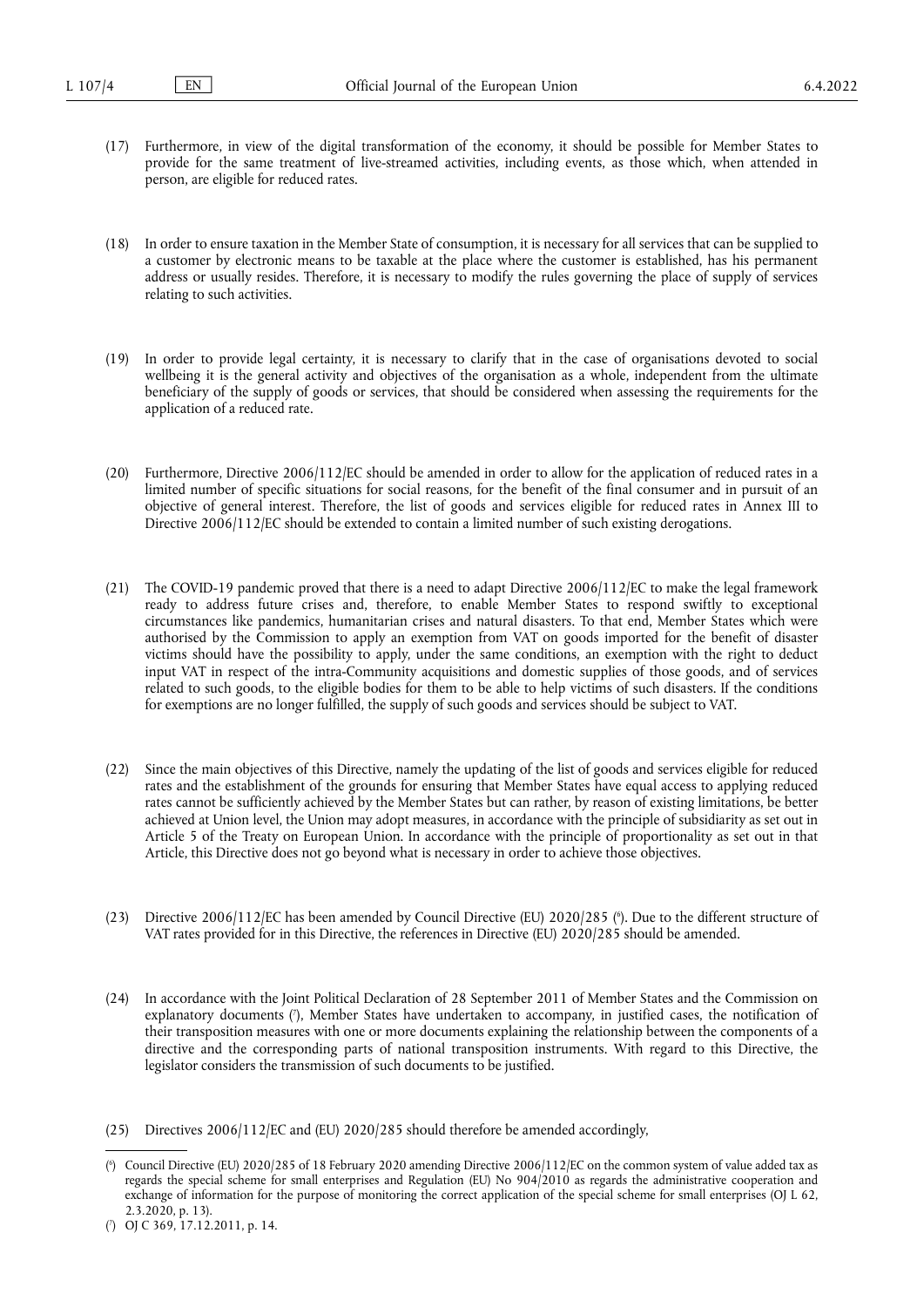HAS ADOPTED THIS DIRECTIVE:

#### *Article 1*

#### **Amendments to Directive 2006/112/EC**

Directive 2006/112/EC is amended as follows:

(1) in Article 53, the following paragraph is added:

'This Article shall not apply to admission to the events referred to in the first paragraph where the attendance is virtual.';

(2) in Article 54(1), the following subparagraph is added:

'Where the services and ancillary services relate to activities which are streamed or otherwise made virtually available, the place of supply shall, however, be the place where the non-taxable person is established, has his permanent address or usually resides.';

(3) in Article 59a, the introductory wording is replaced by the following:

'In order to prevent double taxation, non-taxation or distortion of competition, Member States may, with regard to services the place of supply of which is governed by Articles 44 and  $\overline{45}$ , Article 54(1), second subparagraph, and Articles 56, 58 and 59:';

(4) in Article 81, the first paragraph is replaced by the following:

'Member States which, on 1 January 1993, were not availing themselves of the option under Article 98 of applying a reduced rate may, if they avail themselves of the option under Article 89, provide that in respect of the supply of works of art, as referred to in Annex III, point (26), the taxable amount is to be equal to a fraction of the amount determined in accordance with Articles 73, 74, 76, 78 and 79.';

- (5) Article 94 is amended as follows:
	- (a) paragraph 2 is replaced by the following:

The rate applicable to the importation of goods shall be that applied to the supply of like goods within the territory of the Member State.';

(b) the following paragraph is added:

'3. By way of derogation from paragraph 2 of this Article, Member States applying a standard rate to the supply of works of art, collectors' items and antiques listed in Annex IX, Parts A, B and C, may apply a reduced rate as provided for in Article 98(1), first subparagraph, to the importation of those goods within the territory of the Member State.';

(6) Article 98 is replaced by the following:

'*Article 98*

1. Member States may apply a maximum of two reduced rates.

The reduced rates shall be fixed as a percentage of the taxable amount, which shall not be less than 5 % and shall apply only to the supplies of goods and services listed in Annex III.

Member States may apply the reduced rates to supplies of goods or services covered in a maximum of 24 points in Annex III.

2. Member States may, in addition to the two reduced rates referred to in paragraph 1 of this Article, apply a reduced rate lower than the minimum of 5 % and an exemption with deductibility of the VAT paid at the preceding stage to supplies of goods or services covered in a maximum of seven points in Annex III.

The reduced rate lower than the minimum of 5 % and the exemption with deductibility of the VAT paid at the preceding stage may only be applied to supplies of goods or services covered in the following points of Annex III:

- (a) points  $(1)$  to  $(6)$  and  $(10c)$ ;
- (b) any other point of Annex III falling under the options provided for in Article 105a(1).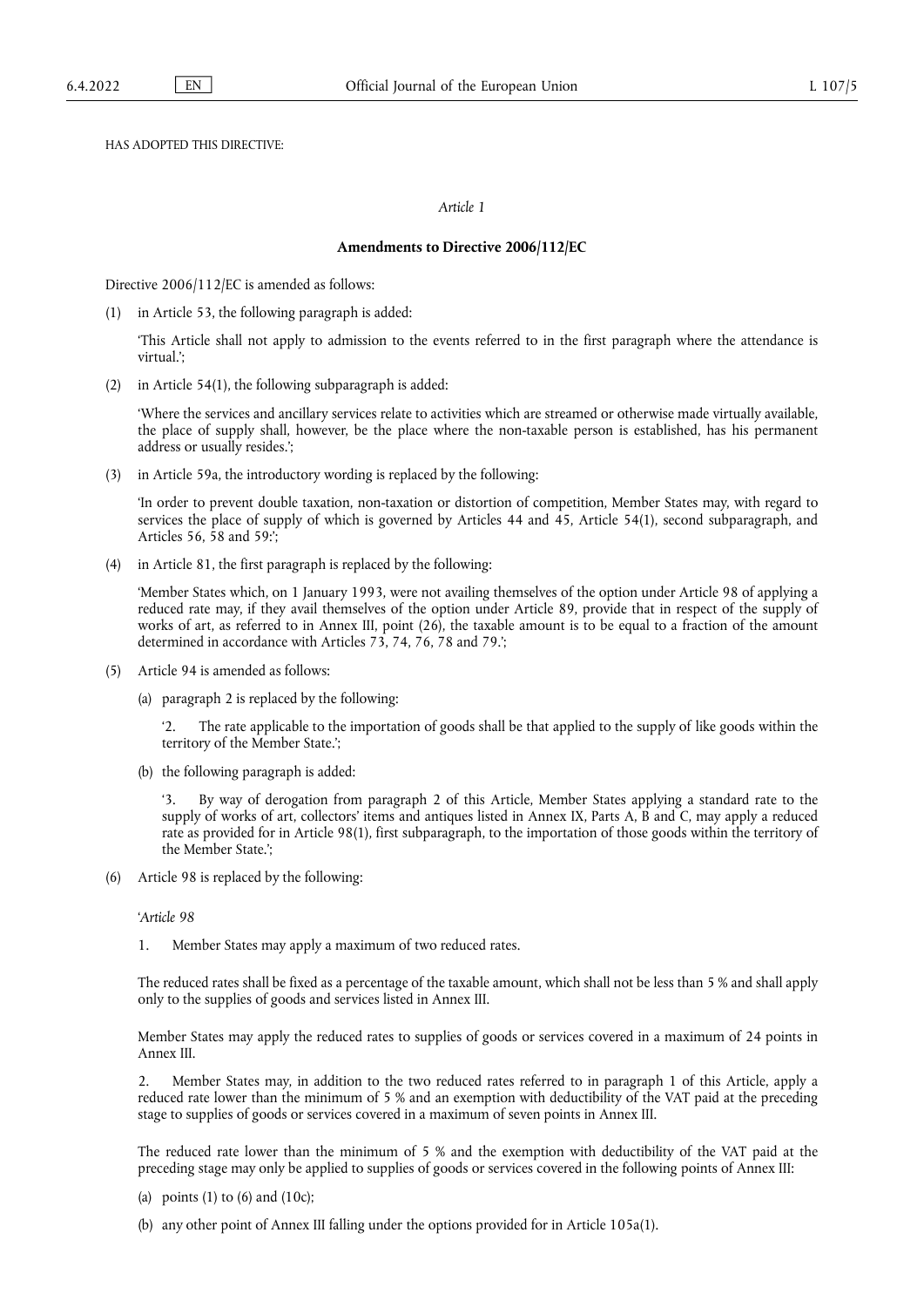For the purposes of point (b) of the second subparagraph of this paragraph, the transactions regarding housing referred to in Article 105a(1), second subparagraph, shall be regarded as falling under Annex III, point (10).

Member States applying, on 1 January 2021, reduced rates lower than the minimum of 5 % or granting exemptions with deductibility of the VAT paid at the preceding stage to supplies of goods or services covered in more than seven points in Annex III, shall limit the application of those reduced rates or the granting of those exemptions to comply with the first subparagraph of this paragraph by 1 January 2032 or by the adoption of the definitive arrangements referred to in Article 402, whichever is the earlier. Member States shall be free to determine to which supplies of goods or services they will continue to apply those reduced rates or grant those exemptions.

3. The reduced rates and the exemptions referred to in paragraphs 1 and 2 of this Article shall not apply to electronically supplied services, except to those listed in Annex III, points (6), (7), (8) and (13).

4. When applying the reduced rates and exemptions provided for in this Directive, Member States may use the Combined Nomenclature or the statistical classification of products by activity, or both, to establish the precise coverage of the category concerned.';

(7) the following Article is inserted:

'*Article 98a*

The reduced rates and the exemptions referred to in Article 98(1) and (2) shall not apply to supplies of works of art, collectors' items and antiques to which the special arrangements of Title XII, Chapter 4, are being applied.';

- (8) Article 99 is deleted;
- (9) Article 100 is replaced by the following:

'*Article 100*

By 31 December 2028 and every five years thereafter, the Commission shall submit to the Council a report on the scope of Annex III, accompanied by any appropriate proposals, where necessary.';

- (10) Article 101 is deleted;
- (11) in Title VIII, Chapter 2, the following Section is inserted:

'Section 2a

#### **E xceptional situations**

#### *Article 101a*

\_\_\_\_\_\_\_\_\_\_\_\_\_

1. Where an authorisation has been granted to a Member State by the Commission in accordance with Article 53, first paragraph, of Council Directive 2009/132/E[C \(\\*\)](#page-5-0) to apply an exemption on goods imported for the benefit of disaster victims, that Member State may grant an exemption with deductibility of the VAT paid at the preceding stage under the same conditions, in respect of the intra-Community acquisitions and the supply of those goods and services related to such goods, including rental services.

2. A Member State wishing to apply the measure referred to in paragraph 1 shall inform the VAT Committee.

3. When goods or services acquired by the organisations benefiting from the exemption laid down in paragraph 1 of this Article are used for purposes other than those provided for in Title VIII, Chapter 4, of Directive 2009/132/EC, the use of such goods or services shall be subject to VAT under the conditions applicable at the time when the conditions for the exemption cease to be fulfilled.

<span id="page-5-0"></span><sup>(\*)</sup> Council Directive 2009/132/EC of 19 October 2009 determining the scope of Article 143(b) and (c) of Directive 2006/112/EC as regards exemption from value added tax on the final importation of certain goods (OJ L 292, 10.11.2009, p. 5).';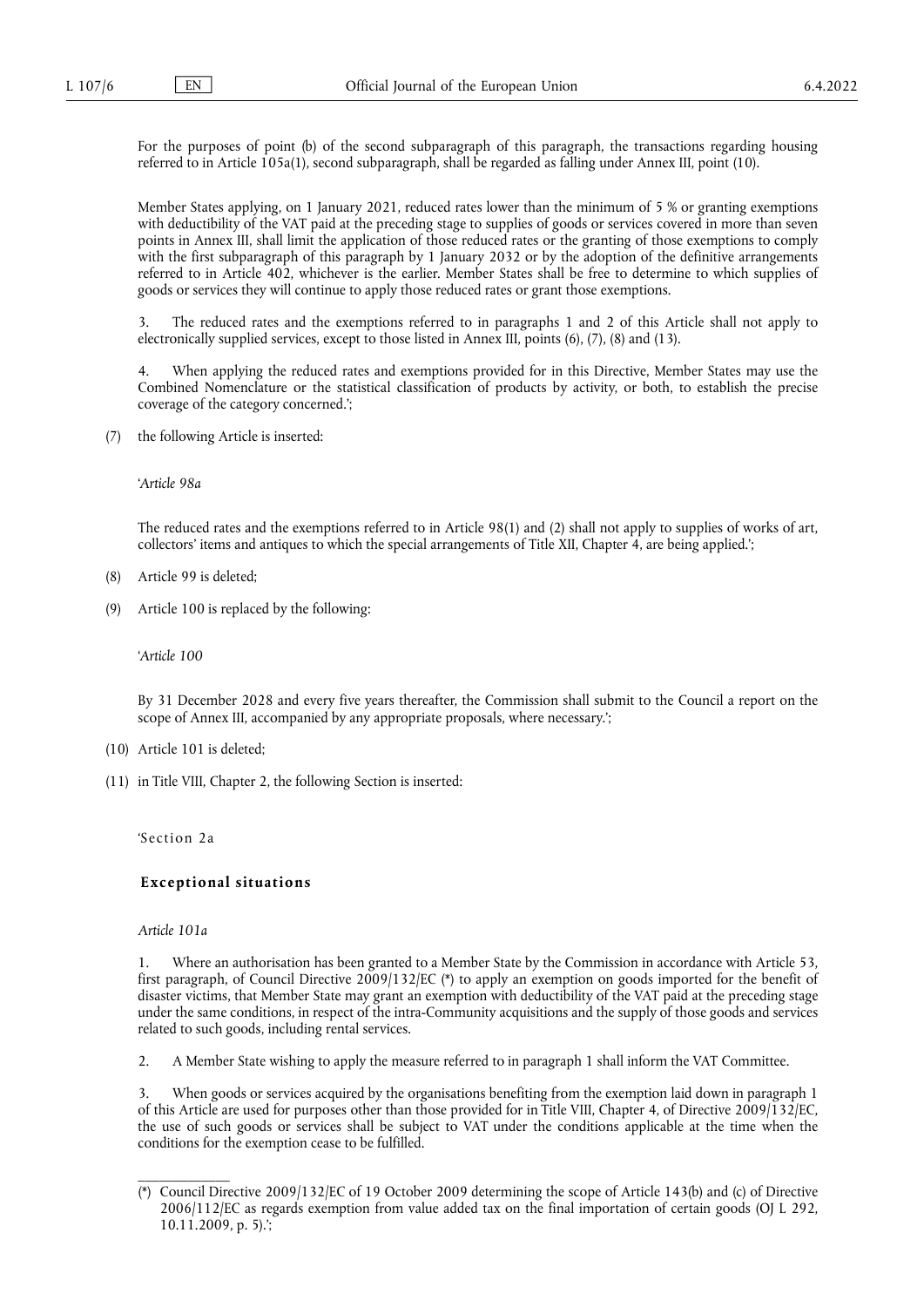(12) Articles 102 and 103 are deleted;

(13) Article 104 is replaced by the following:

'*Article 104*

1. Austria may, in the communes of Jungholz and Mittelberg (Kleines Walsertal), apply a second standard rate which is lower than the corresponding rate applied in the rest of Austria but not less than 15 %.

2. Greece may apply rates up to 30 % lower than the corresponding rates applied in mainland Greece in the departments of Lesbos, Chios, Samos, the Dodecanese and the Cyclades, and on the islands of Thassos, the Northern Sporades, Samothrace and Skiros.

3. Portugal may, in the case of transactions carried out in the autonomous regions of the Azores and Madeira and of direct importation into those regions, apply rates lower than those applicable on the mainland.

4. Portugal may apply one of the two reduced rates provided for in Article 98(1) to the tolls on bridges in the Lisbon area.';

(14) Articles 104a and 105 are deleted;

(15) the following articles are inserted:

#### '*Article 105a*

1. Member States which, in accordance with Union law, on 1 January 2021, were applying reduced rates lower than the minimum laid down in Article 98(1) or were granting exemptions with deductibility of the VAT paid at the preceding stage, to the supply of goods or services listed in points other than Annex III, points (1) to (6) and (10c), may, in accordance with Article 98(2), continue to apply those reduced rates or grant those exemptions, without prejudice to paragraph 4 of this Article.

Member States which, in accordance with Union law, on 1 January 2021, were applying reduced rates lower than the minimum laid down in Article 98(1) to transactions regarding housing not being part of a social policy, may, in accordance with Article 98(2), continue to apply those reduced rates.

Member States shall communicate to the VAT Committee the text of the main provisions of national law and the conditions for the application of the reduced rates and exemptions relating to Article 98(2), second subparagraph, point (b), no later than 7 July 2022.

Without prejudice to paragraph 4 of this Article, reduced rates lower than the minimum laid down in Article 98(1), or exemptions with deductibility of the VAT paid at the preceding stage may be applied by other Member States, in accordance with Article 98(2), first subparagraph, to the same supplies of goods or services as those referred to in the first and second subparagraphs of this paragraph and under the same conditions as those applicable on 1 January 2021 in the Member States referred to in the first and second subparagraphs of this paragraph.

2. Member States which, in accordance with Union law, on 1 January 2021, were applying reduced rates lower than 12 %, including reduced rates lower than the minimum laid down in Article 98(1), or were granting exemptions with deductibility of the VAT paid at the preceding stage, to the supply of goods or services other than those listed in Annex III, may, in accordance with Article 98(1) and (2), continue to apply those reduced rates or grant those exemptions until 1 January 2032 or until the adoption of the definitive arrangements referred to in Article 402, whichever is the earlier, without prejudice to paragraph 4 of this Article.

3. Member States which, in accordance with Union law, on 1 January 2021, were applying reduced rates not lower than 12 % to the supply of goods or services other than those listed in Annex III, may, in accordance with Article 98(1), first subparagraph, continue to apply those reduced rates, without prejudice to paragraph 4 of this Article.

Member States shall communicate to the VAT Committee the text of the main provisions of national law and conditions for the application of the reduced rates referred to in the first subparagraph of this paragraph no later than 7 July 2022.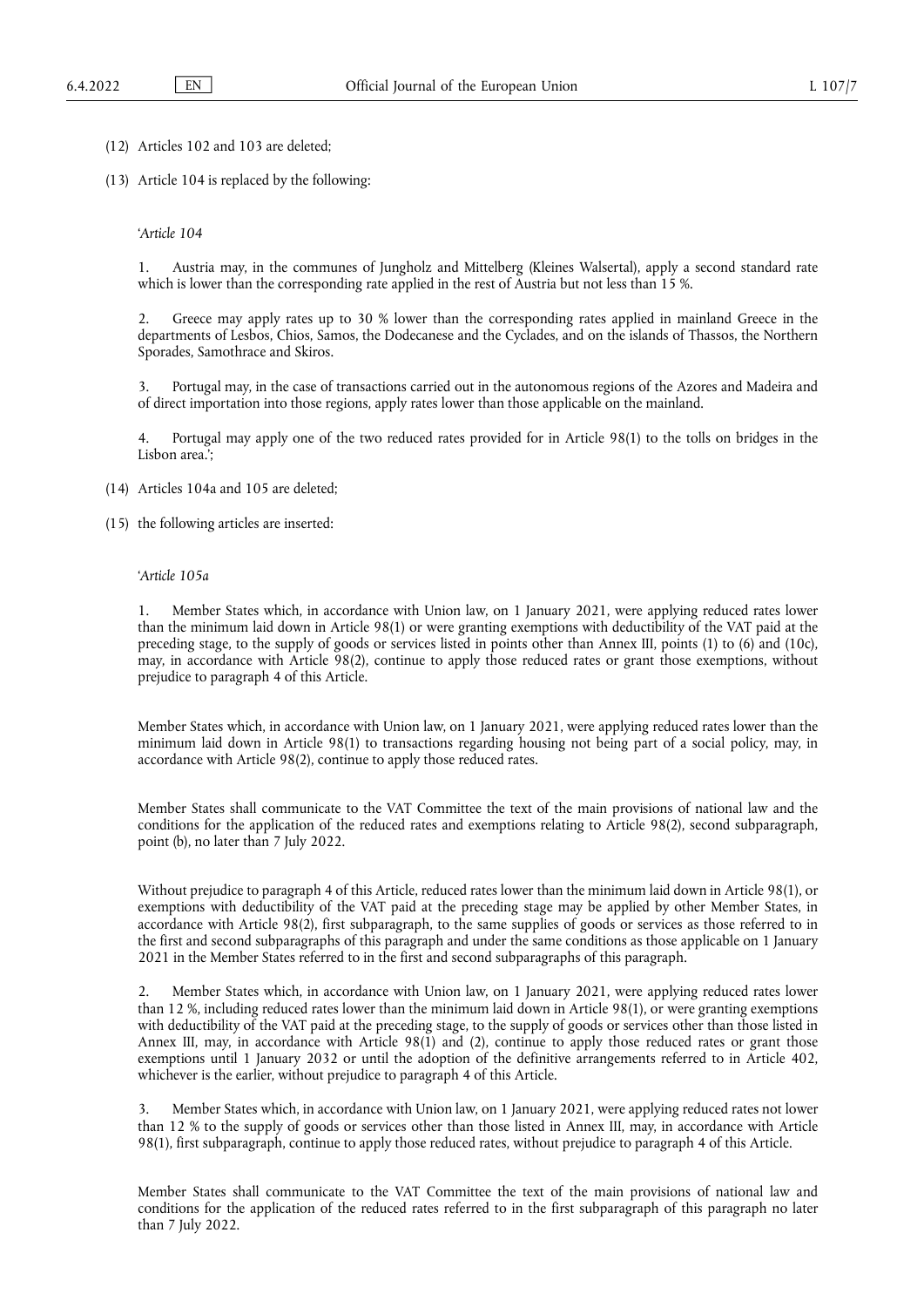Without prejudice to paragraph 4 of this Article, reduced rates not lower than 12 % may be applied by other Member States, in accordance with Article 98(1), first subparagraph, to the same supplies of goods or services as those referred to in the first subparagraph of this paragraph and under the same conditions as those applicable on 1 January 2021 in the Member States referred to in the first subparagraph of this paragraph.

4. By way of derogation from paragraphs 1, 2 and 3, the reduced rates or exemptions with deductibility of the VAT paid at the preceding stage on fossil fuels, other goods with a similar impact on greenhouse gas emissions, such as peat, and wood used as firewood shall cease to apply by 1 January 2030. The reduced rates or exemptions with deductibility of the VAT paid at the preceding stage on chemical pesticides and chemical fertilisers shall cease to apply by 1 January 2032.

5. Member States which, in accordance with the fourth subparagraph of paragraph 1 of this Article, the third subparagraph of paragraph 3 of this Article and Article 105b, wish to apply the reduced rates not lower than 12 %, the reduced rates lower than the minimum laid down in Article 98(1), or the exemptions with deductibility of the VAT paid at the preceding stage, shall, by 7 October 2023, adopt the detailed rules governing the exercise of those options. They shall communicate to the VAT Committee the text of the main provisions of national law they have adopted.

6. By 1 July 2025, on the basis of the information provided by Member States, the Commission shall present to the Council a report with a comprehensive list indicating the goods and services referred to in paragraphs 1 and 3 of this Article and in Article 105b to which the reduced rates, including the reduced rates lower than the minimum laid down in Article 98(1), or the exemptions with deductibility of the VAT paid at the preceding stage are applied in Member States.

#### *Article 105b*

Member States which, in accordance with Union law, on 1 January 2021, were applying reduced rates not lower than the minimum of 5 % to transactions regarding housing not being part of a social policy, may, in accordance with Article 98(1), first subparagraph, continue to apply those reduced rates. In such a case, the reduced rates to be applied to such transactions shall as of 1 January 2042 not be lower than 12 %.

Member States shall communicate to the VAT Committee the text of the main provisions of national law and conditions for the application of the reduced rates referred to in the first paragraph no later than 7 July 2022.

A reduced rate not lower than 12 % may be applied by other Member States, in accordance with Article 98(1), first subparagraph, to the transactions referred to in the first paragraph of this Article under the same conditions as those applicable on 1 January 2021 in the Member States referred to in the first paragraph of this Article.

For the purposes of Article 98(1), third subparagraph, the transactions referred to in this Article shall be regarded as falling under Annex III, point (10).';

- (16) in Title VIII, Chapter 4 is deleted;
- (17) Articles 123, 125, 128 and 129 are deleted;
- (18) in Article 221, paragraph 3 is replaced by the following:

'3. Member States may release taxable persons from the obligation laid down in Article 220(1) or in Article 220a to issue an invoice in respect of supplies of goods or services which they have made in their territory and which are exempt, with or without deductibility of the VAT paid at the preceding stage, pursuant to Article 98(2), Articles 105a and 132, Article 135(1), points (h) to (l), Articles 136, 371, 375, 376 and 377, Article 378(2), Article 379(2) and Articles 380 to 390c.';

- (19) in Article 288, first paragraph, point (2) is replaced by the following:
	- '(2) the value of transactions which are exempt, with deductibility of the VAT paid at the preceding stage, pursuant to Article 98(2) or Article 105a;';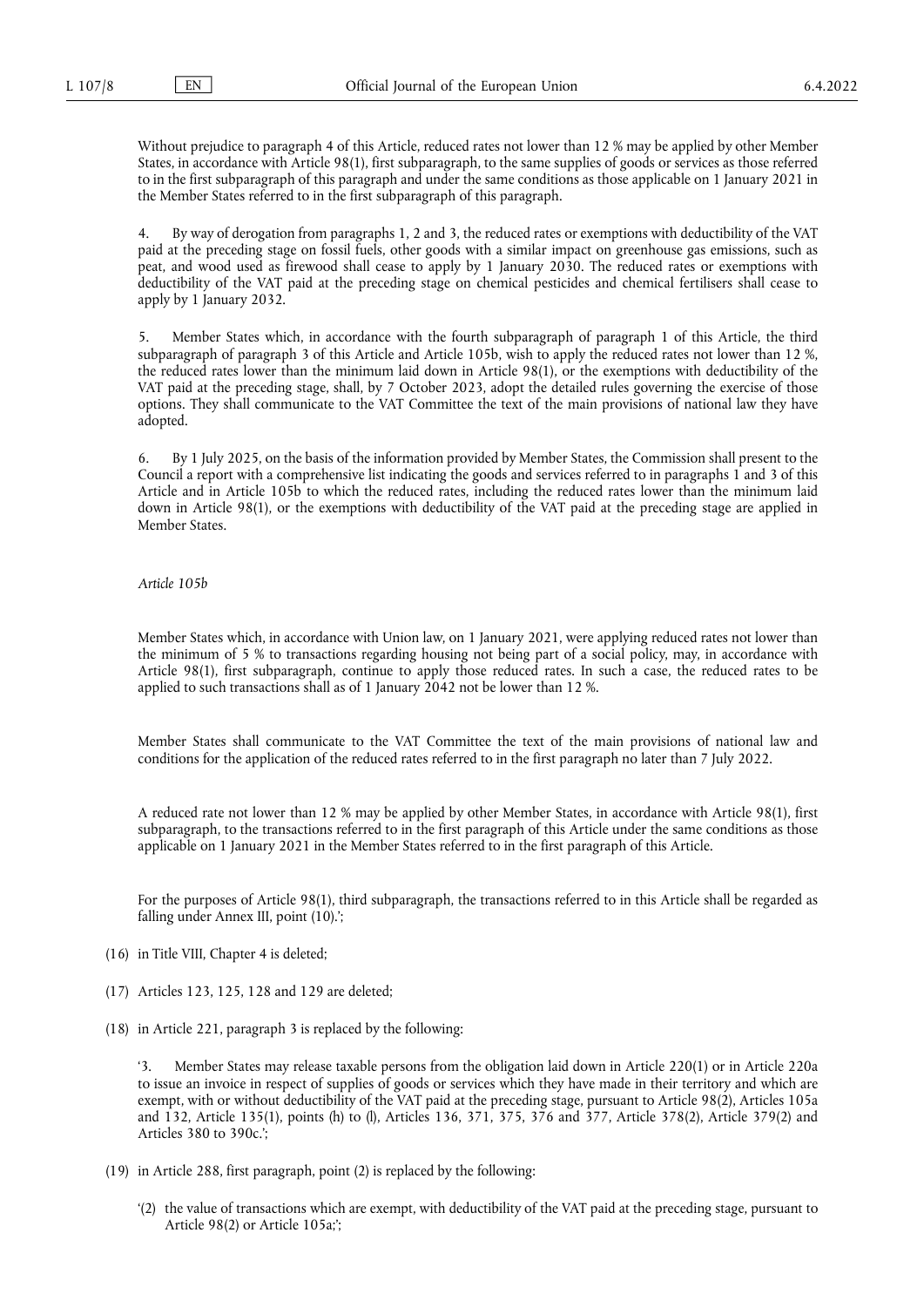(20) in Article 316, paragraph 1 is replaced by the following:

'1. Subject to no reduced rate having been applied to the works of art, collectors' items and antiques concerned supplied to or imported by a taxable dealer, Member States shall grant taxable dealers the right to opt for application of the margin scheme to the following transactions:

- (a) the supply of works of art, collectors' items or antiques, which the taxable dealer has imported himself;
- (b) the supply of works of art supplied to the taxable dealer by their creators or their successors in title;
- (c) the supply of works of art supplied to the taxable dealer by a taxable person other than a taxable dealer.';
- (21) in Article 387, point (c) is deleted;
- (22) in Annex III, the title is replaced by the following:

'List of supplies of goods and services to which the reduced rates and the exemption with deductibility of VAT referred to in Article 98 may be applied';

(23) Annex III is amended in accordance with the Annex to this Directive.

#### *Article 2*

#### **Amendments to Directive (EU) 2020/285**

In Article 1 of Directive (EU) 2020/285, point (15) is replaced by the following:

'(15) Article 288 is replaced by the following:

#### *"Article 288*

1. The annual turnover serving as a reference for applying the exemption provided for in Article 284 shall consist of the following amounts, exclusive of VAT:

- (a) the value of supplies of goods and services, in so far as they would be taxed were they supplied by a non-exempt taxable person;
- (b) the value of transactions which are exempt, with deductibility of the VAT paid at the preceding stage, pursuant to Article 98(2) or Article 105a;
- (c) the value of transactions which are exempt pursuant to Articles 146 to 149 and Articles 151, 152 and 153;
- (d) the value of transactions which are exempt pursuant to Article 138 where the exemption provided for in that Article applies;
- (e) the value of real estate transactions, financial transactions as referred to in Article 135(1), points (b) to (g), and insurance and reinsurance services, unless those transactions are ancillary transactions.

2. Disposals of the tangible or intangible capital assets of a taxable person shall not be taken into account for the purposes of calculating the turnover referred to in paragraph 1.";'.

### *Article 3*

#### **Transposition**

1. Member States shall adopt and publish, by 31 December 2024, the laws, regulations and administrative provisions necessary to comply with Article 1, points (1), (2), (5), (7), (12) as regards the deletion of Article 103 of Directive 2006/112/EC, and (20) and Article 2.

They shall apply those measures from 1 January 2025.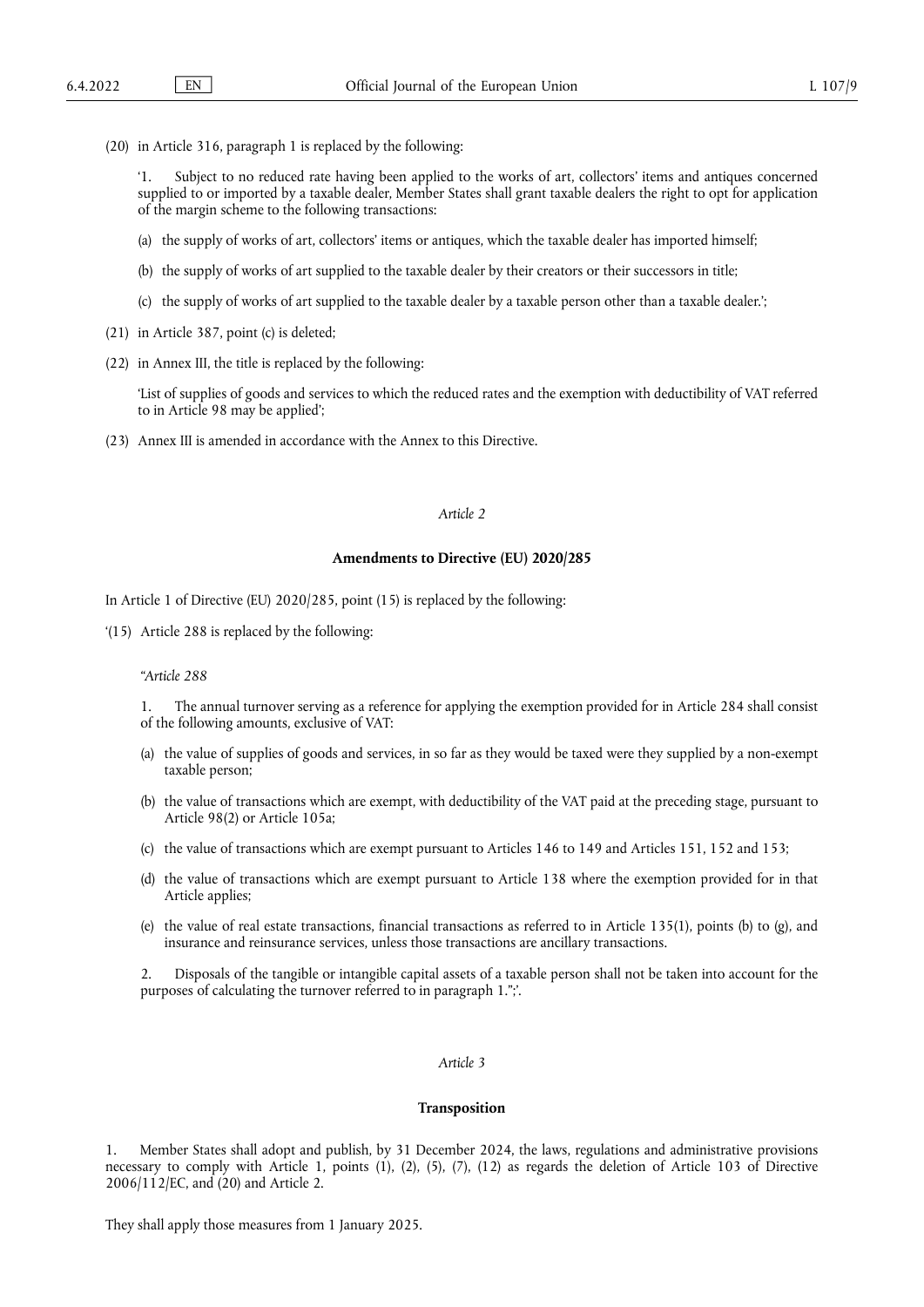Member States may apply the laws, regulations and administrative provisions regarding Annex III, points (7) and (13), relating to access to the live-streaming of events or visits covered by those points, and point (26), of Directive 2006/112/EC, listed in the Annex to this Directive, from 1 January 2025.

2. Member States shall immediately communicate to the Commission the text of the laws, regulations, and administrative provisions which they adopt in the field covered by this Directive.

3. When Member States adopt the measures referred to in paragraphs 1 and 2, they shall contain a reference to this Directive or be accompanied by such a reference on the occasion of their official publication. Member States shall determine how such reference is to be made.

#### *Article 4*

#### **Review**

On the basis of an assessment of whether future-proof solutions adapted to the digital age and aligned with the objective of a destination-based VAT system are possible, the Commission shall, where appropriate, submit a legislative proposal to amend the relevant provisions of this Directive as far as the margin scheme laid down in Title XII, Chapter 4, of Directive 2006/112/EC is concerned.

#### *Article 5*

### **Entry into force**

This Directive shall enter into force on the date of its publication in the *Official Journal of the European Union*.

#### *Article 6*

### **Addressees**

This Directive is addressed to the Member States.

Done at Luxembourg, 5 April 2022.

*For the Council The President* B. LE MAIRE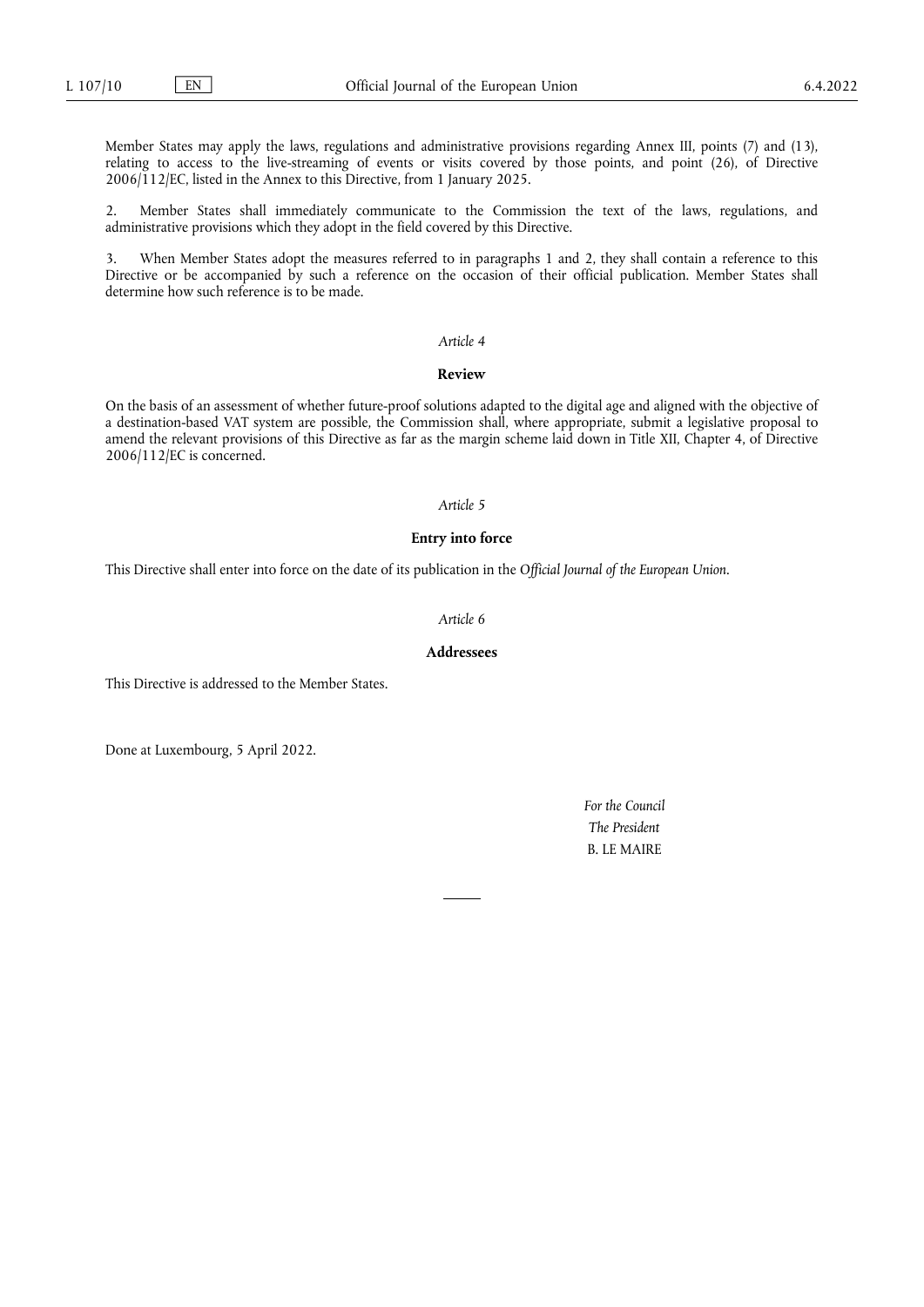#### *ANNEX*

Annex III to Directive 2006/112/EC is amended as follows:

- (1) points (3) to (8) are replaced by the following:
	- '(3) pharmaceutical products used for medical and veterinary purposes, including products used for contraception and female sanitary protection, and absorbent hygiene products;
	- (4) medical equipment, appliances, devices, items, aids and protective gear, including health protection masks, normally intended for use in health care or for the use of the disabled, goods essential to compensate and overcome disability, as well as the adaptation, repair, rental and leasing of such goods;
	- (5) transport of passengers and the transport of goods accompanying them, such as luggage, bicycles, including electric bicycles, motor or other vehicles, or the supply of services relating to the transport of passengers;
	- (6) supply, including on loan by libraries, of books, newspapers and periodicals either on physical means of support or supplied electronically, or both, (including brochures, leaflets and similar printed matter, children's picture, drawing or colouring books, music printed or in manuscript form, maps and hydrographic or similar charts), other than publications wholly or predominantly devoted to advertising and other than publications wholly or predominantly consisting of video content or audible music; production of publications of non-profit-making organisations and services related to such production;
	- (7) admission to shows, theatres, circuses, fairs, amusement parks, concerts, museums, zoos, cinemas, exhibitions and similar cultural events and facilities or access to the live-streaming of those events or visits or both;
	- (8) reception of radio and television broadcasting services and webcasting of such programmes provided by a media service provider; internet access services provided as part of digitalisation policy, defined by Member States;';
- (2) points (10) and (10a) are replaced by the following:
	- '(10) supply and construction of housing, as part of a social policy, as defined by the Member States; renovation and alteration, including demolition and reconstruction, and repairing of housing and private dwellings; letting of immovable property for residential use;
	- (10a) construction and renovation of public and other buildings used for activities in the public interest;';
- (3) the following point is inserted:
	- '(10c) supply and installation of solar panels on and adjacent to private dwellings, housing and public and other buildings used for activities in the public interest;';
- (4) point (11) is replaced by the following:
	- '(11) supply of goods and services of a kind normally intended for use in agricultural production but excluding capital goods such as machinery or buildings; and, until 1 January 2032, supply of chemical pesticides and chemical fertilisers;';
- (5) the following point is inserted:
	- '(11a) live equines and the supply of services related to live equines;';
- (6) point (13) is replaced by the following:
	- '(13) admission to sporting events or access to the live-streaming of those events or both; use of sporting facilities, and the supply of sport or physical exercise classes also when live-streamed;';
- (7) point (14) is deleted;
- (8) point (15) is replaced by the following:
	- '(15) supply of goods and services by organisations engaged in welfare or social security work as defined by Member States and recognised as being devoted to social wellbeing by Member States, in so far as those transactions are not exempt pursuant to Articles 132, 135 and 136;';